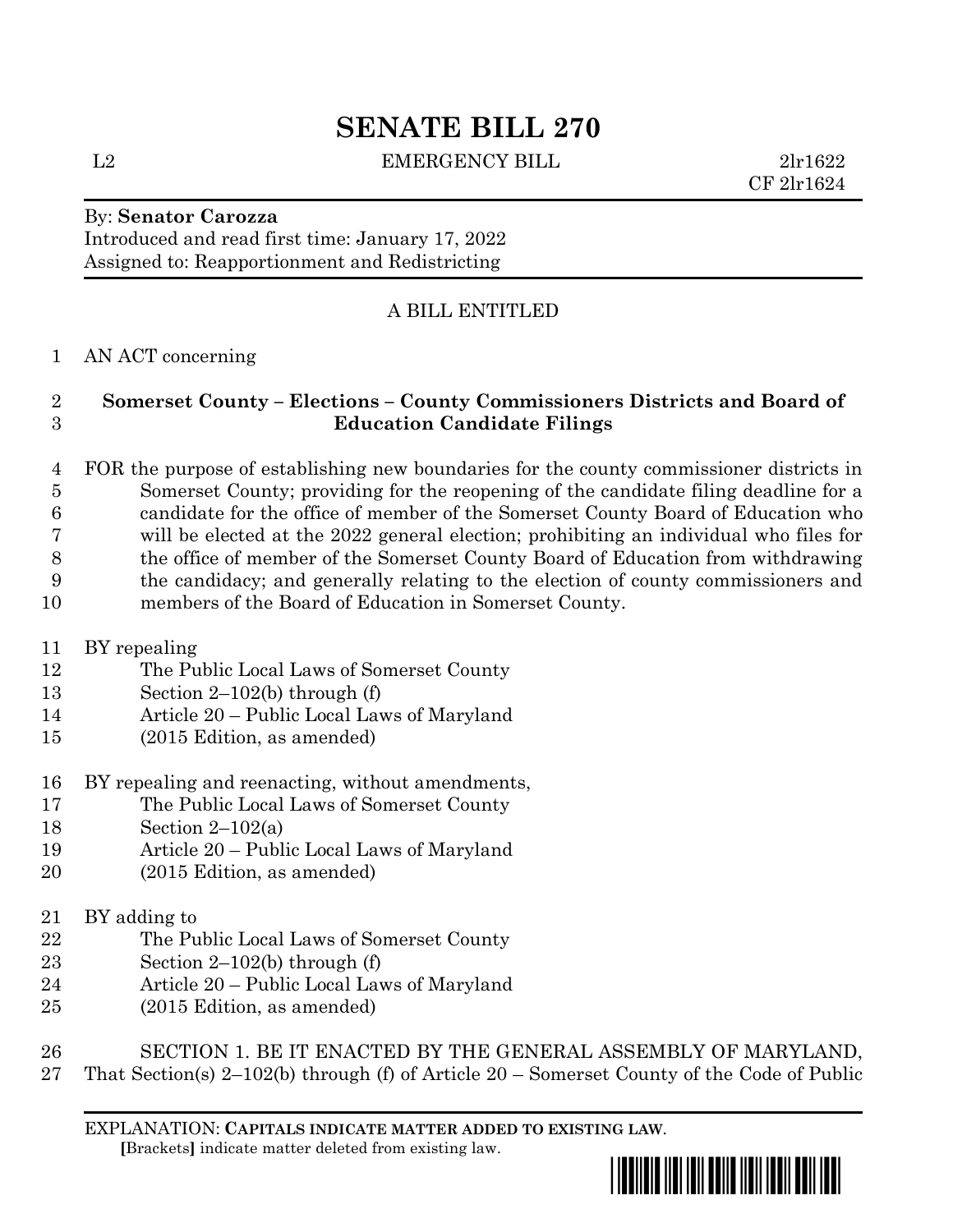**SENATE BILL 270**

Local Laws of Maryland be repealed.

 SECTION 2. AND BE IT FURTHER ENACTED, That the Laws of Maryland read as follows:

#### **Article 20 – Somerset County**

- 2–102.
- 

(a) The County is divided into 5 commissioners' districts.

 **(B) DISTRICT 1 CONSISTS OF THE AREA THAT IS BOUNDED BY THE INTERSECTION OF DR WILLIAM P HYTCHE BLVD, UNIVERSITY BOULEVARD SOUTH AND COLLEGE BACKBONE ROAD, TURNING ONTO COLLEGE BACKBONE ROAD IN A NORTHERLY DIRECTION TO THE INTERSECTION OF COLLEGE BACKBONE ROAD AND UMES BLVD (MD ROUTE 822), THEN IN A NORTHWESTERLY DIRECTION ALONG THE CENTER OF UMES BLVD (MD ROUTE 822) TO SOMERSET AVENUE (MD ROUTE 675), CROSSING SOMERSET AVENUE (MD ROUTE 675) TO U.S. ROUTE 13 (OCEAN HIGHWAY), THEN FOLLOWING U.S. ROUTE 13 (OCEAN HIGHWAY) IN A SOUTHERLY DIRECTION TO KINGS CREEK, THEN IN A WESTERLY DIRECTION ALONG KINGS CREEK TO STEWART NECK ROAD, THEN TURNING IN A SOUTHWESTERLY DIRECTION ONTO STEWART NECK ROAD, FOLLOWING THE CENTER OF STEWART NECK ROAD TO ITS END AND TO THE INTERSECTION OF STEWART NECK ROAD AND REVELLS NECK ROAD, THEN TURNING IN A WESTERLY DIRECTION ON REVELLS NECK ROAD AND FOLLOWING ALONG THE CENTER OF REVELLS NECK ROAD TO MILLARD LONG ROAD, THEN TURNING IN A SOUTHERLY DIRECTION ONTO MILLARD LONG ROAD, CONTINUING ALONG THE CENTER OF MILLARD LONG ROAD TO ITS END AND TO THE INTERSECTION OF MILLARD LONG ROAD AND FAIRMOUNT ROAD (U.S. ROUTE 361), THEN TURNING IN AN EASTERLY DIRECTION ONTO FAIRMOUNT ROAD (U.S. ROUTE 361) AND CONTINUING ALONG THE CENTER OF FAIRMOUNT ROAD (U.S. ROUTE 361) TO CRISFIELD HIGHWAY (MD ROUTE 413), CONTINUING ACROSS CRISFIELD HIGHWAY (MD ROUTE 413) TO RITZEL ROAD TO ITS END AND THE INTERSECTION OF RITZEL ROAD AND OLD WESTOVER MARION ROAD, THEN TURNING IN A SOUTHERLY DIRECTION ONTO OLD WESTOVER MARION ROAD, RUNNING ALONG THE CENTER OF OLD WESTOVER MARION ROAD TO TURKEY BRANCH ROAD, TURNING ONTO TURKEY BRANCH ROAD AND RUNNING ALONG THE CENTER OF TURKEY BRANCH ROAD IN AN EASTERLY DIRECTION TO WEDDA SCOTT ROAD AND CONTINUING TO THE END OF TURKEY BRANCH ROAD, THEN TURNING IN A NORTHERLY DIRECTION ONTO MENNONITE CHURCH ROAD, RUNNING ALONG THE CENTER OF THE ROAD OF MENNONITE CHURCH ROAD TO U.S. ROUTE 13 (OCEAN HIGHWAY), CONTINUING ACROSS U.S. ROUTE 13 (OCEAN HIGHWAY) TO ARDEN STATION ROAD, CONTINUING TO CURTIS CHAPEL ROAD, CROSSING CURTIS CHAPEL ROAD IN A NORTHERLY DIRECTION AND RUNNING ALONG THE CENTER OF ARDEN STATION ROAD, CONTINUING TO AND CROSSING BACK CREEK AND**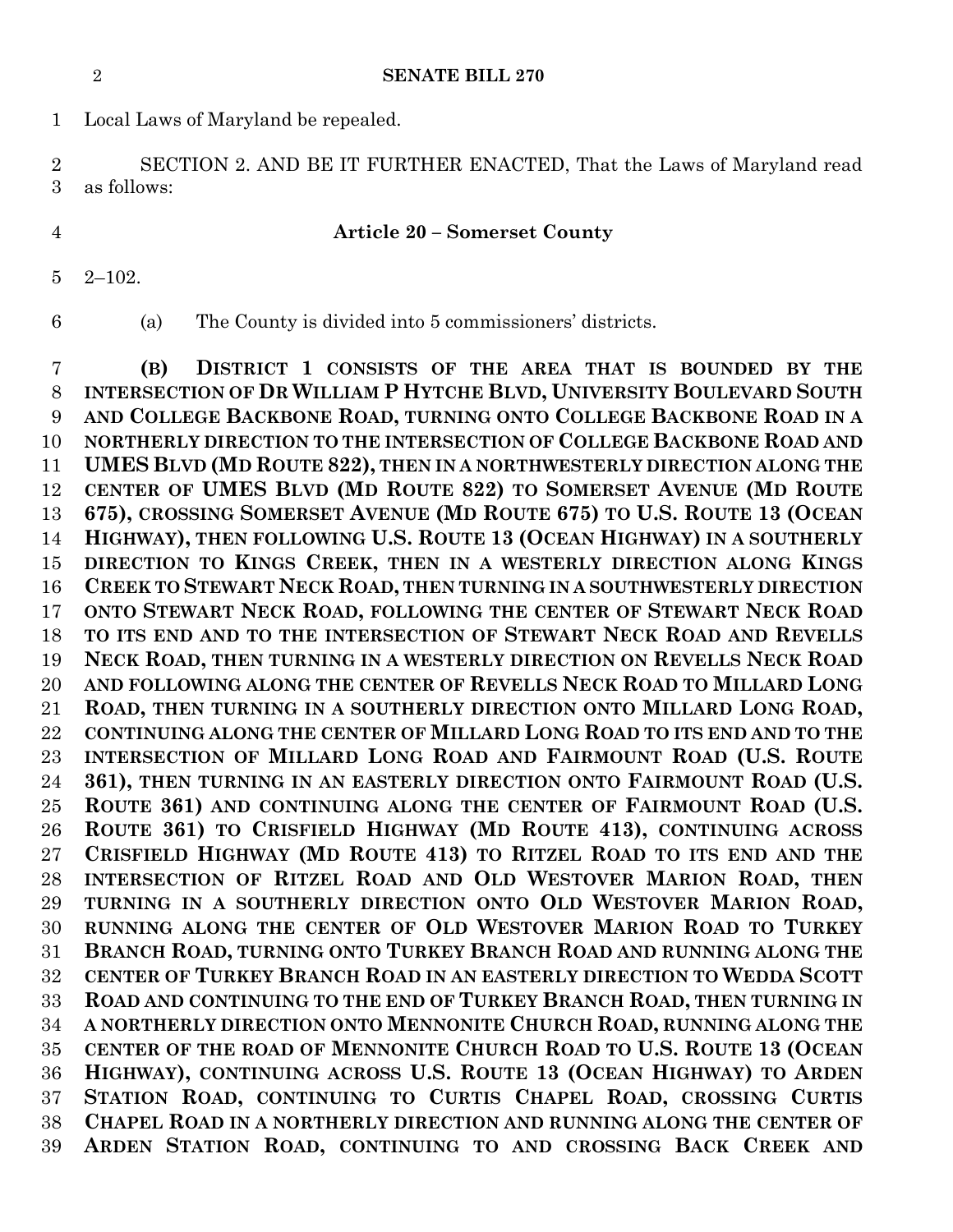**NORFOLK SOUTHERN RAILROAD, THEN CONTINUING FROM BACK CREEK AND NORFOLK SOUTHERN RAILROAD IN A NORTHERLY DIRECTION CROSSING AN IMAGINARY LINE OF APPROXIMATELY 3400 FEET TO MITCHELL ROAD, CONTINUING ACROSS MITCHELL ROAD IN A NORTHERLY DIRECTION ACROSS ANOTHER IMAGINARY LINE OF APPROXIMATELY 1080 FEET TO MOORE BRANCH AND CONTINUING IN A NORTHERLY DIRECTION FOLLOWING THE CENTER OF MOORE BRANCH TO AN INTERSECTION OF MOORE BRANCH AND KINGS CREEK, THEN FOLLOWING THE CENTER OF KINGS CREEK IN A NORTHEASTERLY DIRECTION TO DUBLIN ROAD, CROSSING OVER DUBLIN ROAD AND CONTINUING ALONG THE CENTER OF KINGS CREEK IN A NORTHEASTERLY DIRECTION AND THEN IN A NORTHERLY DIRECTION TO PERRYHAWKIN ROAD, THEN TURNING IN A NORTHWESTERLY DIRECTION ONTO PERRYHAWKIN ROAD AND CONTINUING ALONG THE CENTER OF PERRYHAWKIN ROAD IN A WESTERLY DIRECTION TO WEST POST OFFICE ROAD (MD ROUTE 388), THEN TURNING IN A NORTHEASTERLY DIRECTION ONTO WEST POST OFFICE ROAD (MD ROUTE 388) AND CONTINUING ALONG THE CENTER OF THE ROAD TO PALMETTO CHURCH ROAD, TURNING IN A NORTHWESTERLY DIRECTION ONTO PALMETTO CHURCH ROAD AND CONTINUING ALONG THE CENTER OF THE ROAD TO ITS END AND TO THE INTERSECTION OF BACKBONE ROAD AND COLLEGE BACKBONE ROAD, THEN TURNING ONTO COLLEGE BACKBONE ROAD IN A SOUTHWESTERLY DIRECTION AND FOLLOWING ALONG THE CENTER OF COLLEGE BACKBONE ROAD AND CONNECTING TO MCCAIN DRIVE, CONTINUING TO FOLLOW ALONG THE CENTER OF THE ROAD ON MCCAIN DRIVE, THEN TURNING IN A SOUTHERLY DIRECTION ONTO ART SHELL PLAZA, THEN TURNING IN A SOUTHWESTERLY DIRECTION ONTO UNIVERSITY BOULEVARD SOUTH AND CONTINUING ALONG THE CENTER OF UNIVERSITY BOULEVARD SOUTH TO THE INTERSECTION OF DR WILLIAM P HYTCHE BLVD, UNIVERSITY BOULEVARD SOUTH AND COLLEGE BACKBONE ROAD AND TO ITS POINT OF BEGINNING.**

 **(C) DISTRICT 2 CONSISTS OF THE AREA THAT IS BOUNDED BY THE INTERSECTIONS OF DR WILLIAM P HYTCHE BLVD, UNIVERSITY BOULEVARD SOUTH AND COLLEGE BACKBONE ROAD, TURNING ONTO COLLEGE BACKBONE ROAD IN A NORTHERLY DIRECTION TO THE INTERSECTION OF COLLEGE BACKBONE ROAD AND UMES BLVD (MD ROUTE 822), THEN TURNING IN A NORTHWESTERLY DIRECTION ALONG THE CENTER OF UMES BLVD (MD ROUTE 822) TO SOMERSET AVENUE (MD ROUTE 675), CROSSING SOMERSET AVENUE (MD ROUTE 675) TO U.S. ROUTE 13 (OCEAN HIGHWAY), THEN FOLLOWING U.S. ROUTE 13 (OCEAN HIGHWAY) IN A SOUTHERLY DIRECTION TO MT VERNON ROAD, THEN TURNING IN A WESTERLY DIRECTION ONTO MT VERNON ROAD (MD ROUTE 362), CONTINUING ALONG THE CENTER OF MT VERNON ROAD (MD ROUTE 362) IN A WESTERLY DIRECTION, THEN TURNING IN A SOUTHWESTERLY DIRECTION TO A BRANCH OF MONIE CREEK AND CONTINUING ALONG THE CENTER OF MONIE CREEK AND TO MONIE BAY IN A WESTERLY DIRECTION AND THEN AROUND THE WESTERLY END OF MT VERNON ROAD AND THEN IN A NORTHERLY DIRECTION TO THE MOUTH OF THE**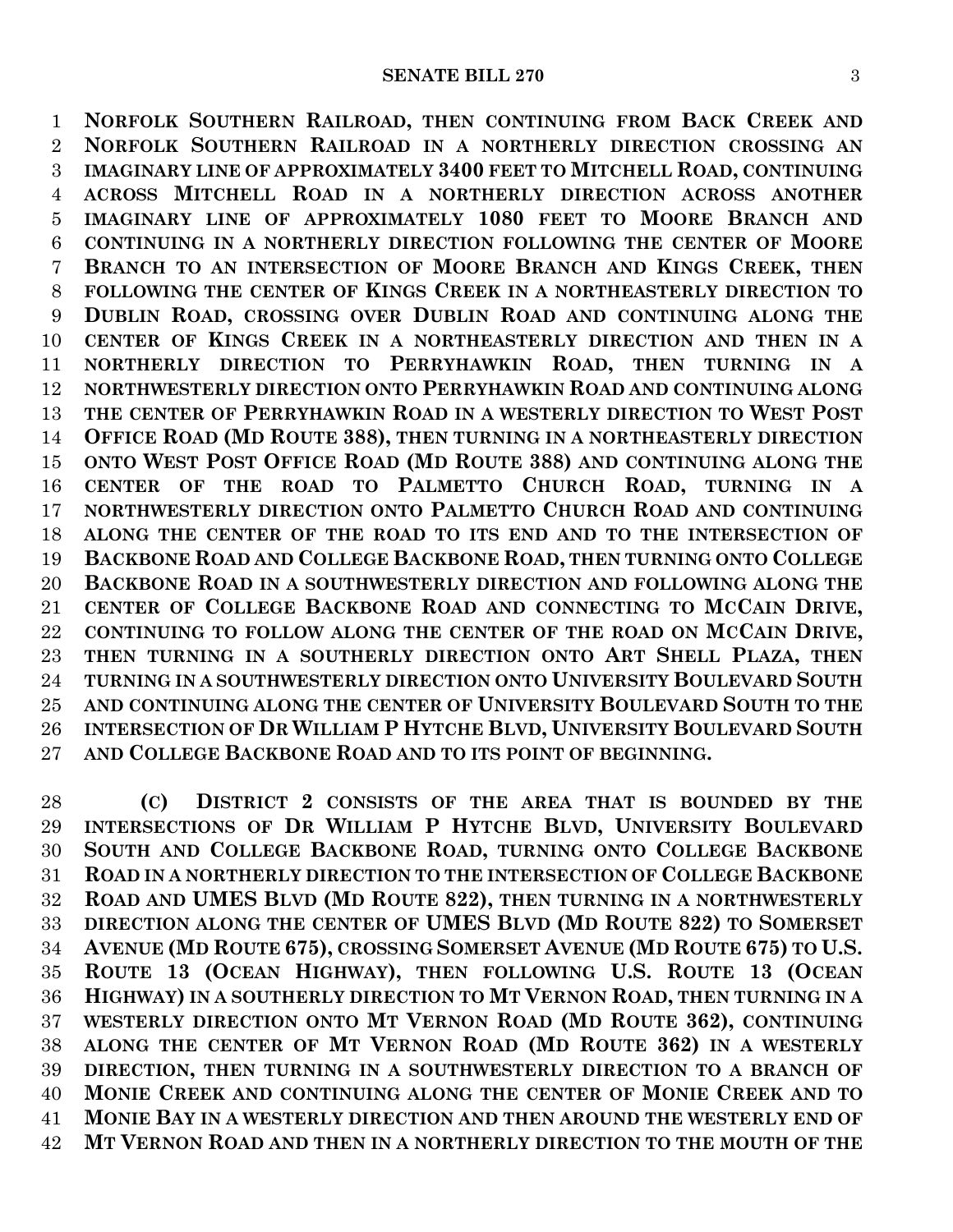**WICOMICO RIVER, CONTINUING IN A NORTHEASTERLY DIRECTION ALONG THE CENTER OF THE WICOMICO RIVER TO THE WICOMICO CREEK, THEN CONTINUING IN A NORTHERLY DIRECTION ALONG WICOMICO CREEK TO PASSERDYKE CREEK, CONTINUING ALONG THE CENTER OF PASSERDYKE CREEK TO U.S. ROUTE 13 (OCEAN HIGHWAY) AND CONTINUING TO FOLLOW PASSERDYKE CREEK IN A SOUTHEASTERLY DIRECTION TO MEADOWBRIDGE ROAD, THEN CONTINUING ALONG THE CENTER OF MEADOWBRIDGE ROAD TO WEST POST OFFICE ROAD, THEN TURNING IN A SOUTHERLY DIRECTION ON WEST POST OFFICE ROAD (MD ROUTE 388) AND CONTINUING ALONG THE CENTER OF WEST POST OFFICE ROAD (MD ROUTE 388) IN A WESTERLY DIRECTION TO PALMETTO CHURCH ROAD AND TO ITS END, THEN TURNING IN A SOUTHWESTERLY DIRECTION FROM THE INTERSECTION OF PALMETTO CHURCH ROAD, BACKBONE ROAD AND COLLEGE BACKBONE ROAD ONTO COLLEGE BACKBONE ROAD, RUNNING ALONG THE CENTER OF THE ROAD OF COLLEGE BACKBONE ROAD IN A SOUTHWESTERLY DIRECTION TO MCCAIN DRIVE, CONTINUING ALONG THE CENTER OF MCCAIN DRIVE, THEN TURNING IN A SOUTHERLY DIRECTION ONTO ART SHELL PLAZA, THEN TURNING IN A SOUTHWESTERLY DIRECTION ONTO UNIVERSITY BOULEVARD SOUTH, FOLLOWING ALONG THE CENTER OF UNIVERSITY BOULEVARD SOUTH TO THE INTERSECTION OF DR WILLIAM P HYTCHE BLVD, UNIVERSITY BOULEVARD SOUTH AND COLLEGE BACKBONE ROAD AND TO ITS POINT OF BEGINNING.**

 **(D) DISTRICT 3 CONSISTS OF THE AREA BOUNDED BY A LINE BEGINNING AT THE CENTER OF MONIE BAY, CONTINUING IN AN EASTERLY DIRECTION NEAR NAIL POINT AND CONTINUING ALONG THE CENTER OF MONIE CREEK TO MT VERNON ROAD (MD ROUTE 362), THEN CONTINUING IN AN EASTERLY DIRECTION ALONG THE CENTER OF MT VERNON ROAD (MD ROUTE 362) TO U.S. ROUTE 13 (OCEAN HIGHWAY), THEN IN A SOUTHERLY DIRECTION ONTO U.S. ROUTE 13 (OCEAN HIGHWAY) TO KINGS CREEK, THEN TURNING IN A WESTERLY DIRECTION ALONG THE CENTER OF KINGS CREEK TO STEWART NECK ROAD, THEN IN A SOUTHWESTERLY DIRECTION ALONG THE CENTER OF STEWART NECK ROAD TO REVELLS NECK ROAD, THEN TURNING IN A WESTERLY DIRECTION ONTO REVELLS NECK ROAD AND CONTINUING ALONG THE CENTER OF THE ROAD TO MILLARD LONG ROAD, THEN TURNING IN A SOUTHERLY DIRECTION ONTO MILLARD LONG ROAD AND CONTINUING ALONG THE CENTER OF MILLARD LONG ROAD TO ITS END AND CONNECTING WITH FAIRMOUNT ROAD (MD ROUTE 361), CROSSING FAIRMOUNT ROAD (MD ROUTE 361) IN A SOUTHERLY DIRECTION TO RIVER ROAD, CONTINUING ALONG THE CENTER OF RIVER ROAD TO THE BIG ANNEMESSEX RIVER, CONTINUING IN A WESTERLY DIRECTION ALONG THE CENTER OF THE BIG ANNEMESSEX RIVER TO TANGIER SOUND, THEN ALONG THE CENTER OF TANGIER SOUND, THEN IN A NORTHERLY DIRECTION TO THE WICOMICO/SOMERSET COUNTY LINE AND TO THE CENTER OF MONIE BAY AND TO ITS POINT OF BEGINNING.**

- 
- **(E) DISTRICT 4 CONSISTS OF THE AREA THAT IS BOUNDED BY A LINE**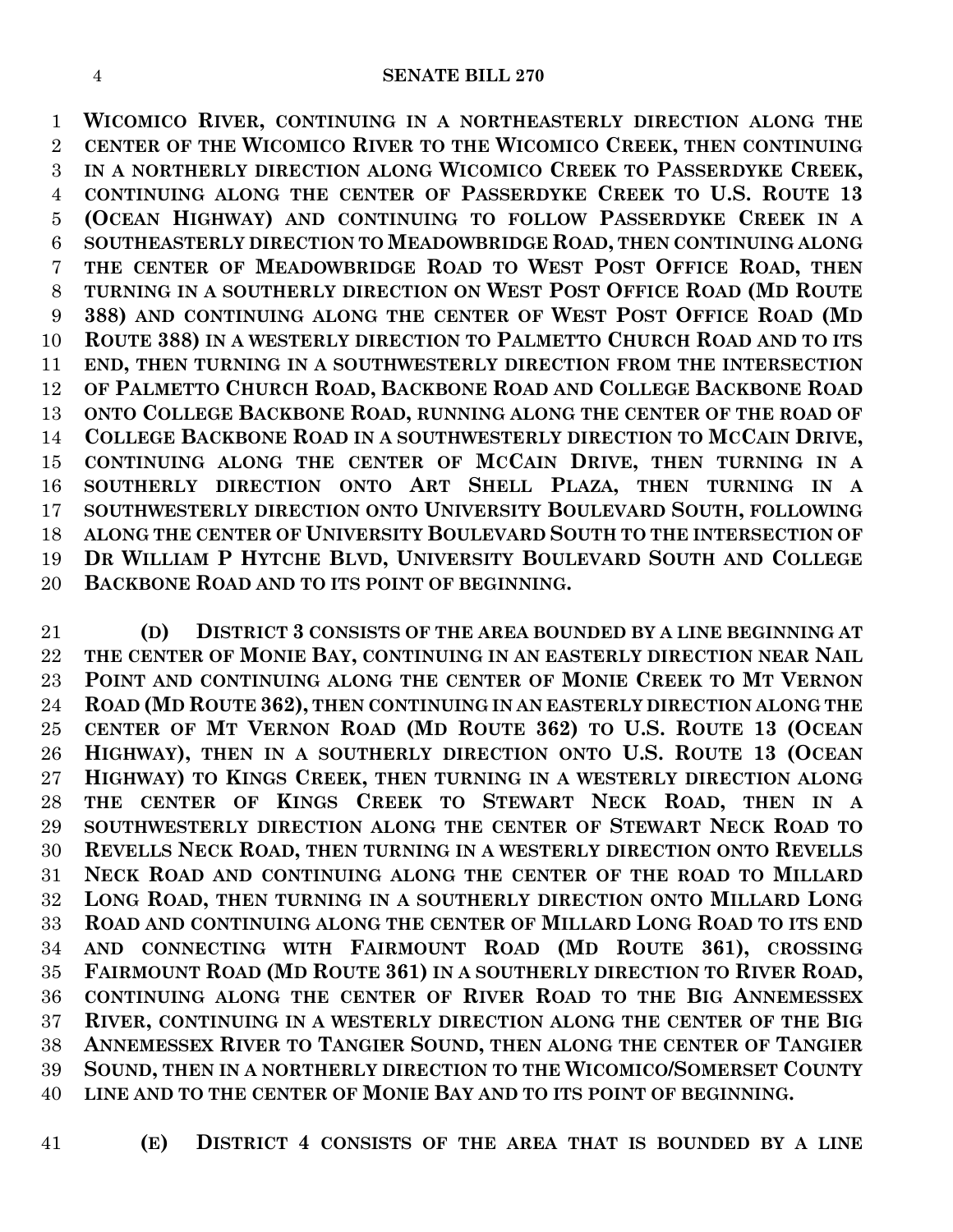**BEGINNING AT THE INTERSECTION OF WEST POST OFFICE ROAD (MD ROUTE 388) AND MEADOWBRIDGE ROAD, THEN CONTINUING ALONG WEST POST OFFICE ROAD (MD ROUTE 388) IN A SOUTHWESTERLY DIRECTION ALONG THE CENTER OF THE ROAD TO PERRYHAWKIN ROAD, THEN TURNING IN A SOUTHEASTERLY DIRECTION TO A BRANCH OF KINGS CREEK, THEN CONTINUING SOUTHWESTERLY ALONG THE CENTER OF KINGS CREEK AND TAKING A SOUTHERLY TURN FROM KINGS CREEK ACROSS AN IMAGINARY LINE OF APPROXIMATELY 1080 FEET TO MOORE BRANCH CROSSING MITCHELL ROAD AND CONTINUING ACROSS ANOTHER IMAGINARY LINE OF A DISTANCE OF APPROXIMATELY 3400 FEET TO THE INTERSECTION OF ARDEN STATION ROAD AND NORFOLK SOUTHERN RAILROAD TRACKS, THEN IN A SOUTHERLY DIRECTION ALONG THE CENTER OF ARDEN STATION ROAD CROSSING CURTIS CHAPEL ROAD, CONTINUING ALONG THE CENTER OF ARDEN STATION ROAD AND CROSSING U.S. ROUTE 13 (OCEAN HIGHWAY) TO MENNONITE CHURCH ROAD, CONTINUING ALONG THE CENTER OF MENNONITE CHURCH ROAD TO TURKEY BRANCH ROAD, THEN CONTINUING ALONG THE CENTER OF TURKEY BRANCH ROAD IN A WESTERLY DIRECTION TO ITS END TO OLD WESTOVER MARION ROAD, THEN IN A NORTHERLY DIRECTION ALONG THE CENTER OF OLD WESTOVER MARION ROAD TO RITZEL ROAD, THEN IN A WESTERLY DIRECTION ALONG THE CENTER OF RITZEL ROAD CROSSING CRISFIELD HIGHWAY (MD ROUTE 413) TO FAIRMOUNT ROAD (MD ROUTE 361), THEN IN A WESTERLY DIRECTION ALONG THE CENTER OF FAIRMOUNT ROAD (MD ROUTE 361) TO RIVER ROAD, THEN IN A SOUTHERLY DIRECTION ALONG THE CENTER OF RIVER ROAD TO THE BIG ANNEMESSEX RIVER, CONTINUING IN A SOUTHWESTERLY DIRECTION ALONG THE CENTER OF THE BIG ANNEMESSEX RIVER, THEN IN A SOUTHWESTERLY DIRECTION TO FLATCAP BASIN, THEN IN AN EASTERLY DIRECTION TO WARD CREEK ON JANES ISLAND, THEN ALONG THE CENTER OF WARD CREEK TO A POINT APPROXIMATELY IN THE CENTER OF THE ISLAND, THEN SOUTHERLY ALONG AN IMAGINARY LINE TO THE SHORELINE AT BACK CREEK, THEN FOLLOWING THE SHORELINE IN A SOUTHEASTERLY DIRECTION TO LITTLE ANNEMESSEX RIVER, CONTINUING ALONG THE CENTER OF LITTLE ANNEMESSEX RIVER CONNECTING TO A PRIVATE RIGHT–OF–WAY, RUNNING ALONG THE CENTER OF THE PRIVATE RIGHT–OF–WAY TO BYRD ROAD, THEN RUNNING IN AN EASTERLY DIRECTION ALONG THE CENTER OF BYRD ROAD TO JACKSONVILLE ROAD, THEN TURNING IN A SOUTHERLY DIRECTION ONTO JACKSONVILLE ROAD AND CONTINUING ALONG THE CENTER OF THE ROAD TO SILVER LANE, THEN TURNING IN AN EASTERLY DIRECTION ONTO SILVER LANE AND CONTINUING ALONG THE CENTER OF SILVER LANE TO CRISFIELD HIGHWAY (MD ROUTE 413), TURNING IN A NORTHERLY DIRECTION ONTO CRISFIELD HIGHWAY (MD ROUTE 413) AND CONTINUING ALONG THE CENTER OF THE ROAD TO LAWSON BARNES ROAD, THEN TURNING IN AN EASTERLY DIRECTION ONTO LAWSON BARNES ROAD AND CONTINUING ALONG THE CENTER OF LAWSON BARNES ROAD AND TURNING IN A SOUTHERLY DIRECTION ALONG THE CENTER OF LAWSON BARNES ROAD, THEN IN A SOUTHERLY DIRECTION ACROSS AN IMAGINARY LINE OF APPROXIMATELY 520 FEET TO A BRANCH OF JOHNSONS CREEK, CONTINUING**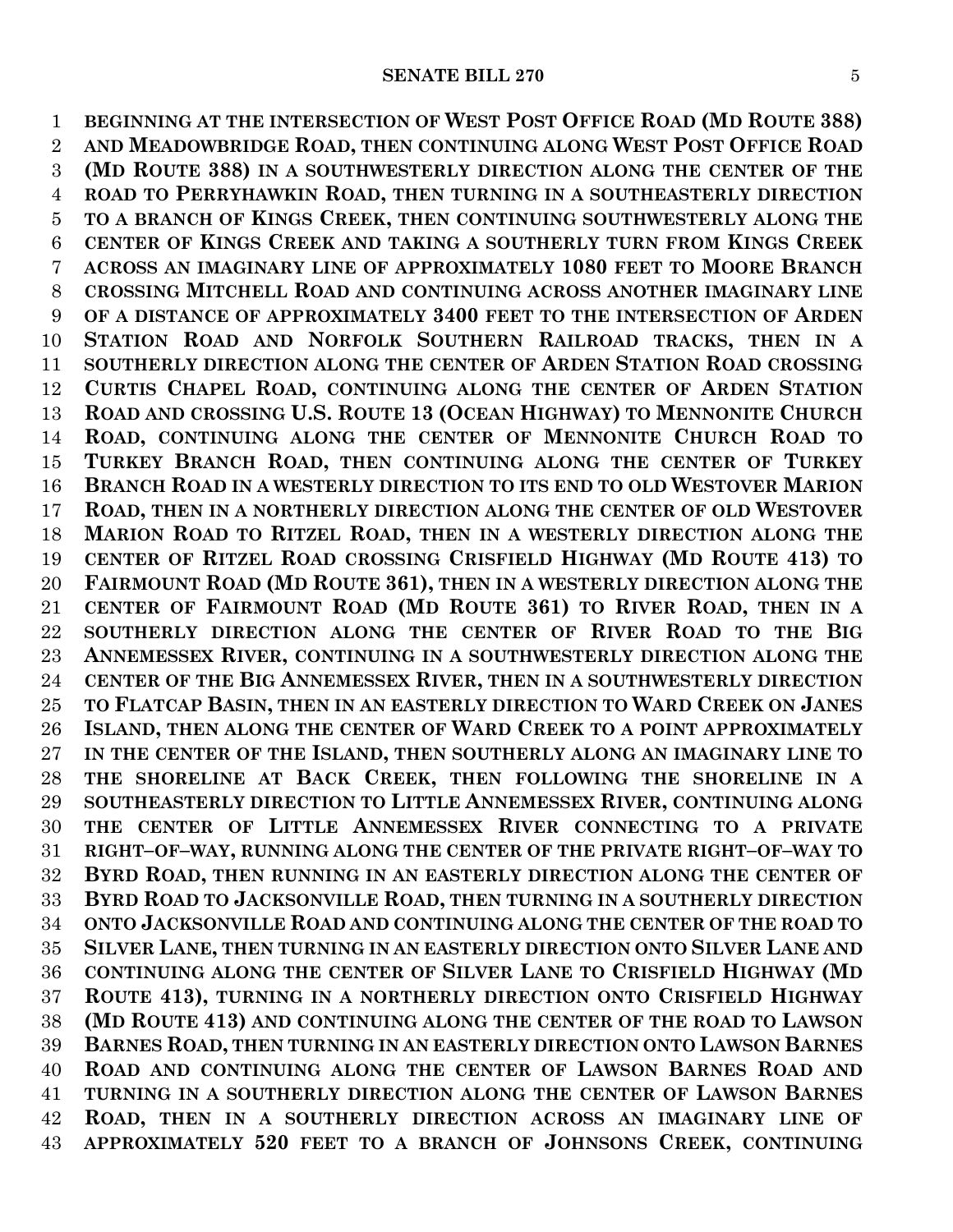**ALONG THE CENTER OF JOHNSONS CREEK TO CASH CORNER ROAD, THEN TURNING IN AN EASTERLY DIRECTION ALONG THE CENTER OF CASH CORNER ROAD TO PHOENIX CHURCH ROAD, CONTINUING ALONG THE CENTER OF PHOENIX CHURCH ROAD (APPROXIMATELY 1180 FEET) THEN IN A SOUTHERLY DIRECTION OFF OF PHOENIX CHURCH ROAD TO A BRANCH OF HORSE CREEK, THEN CONTINUING ALONG THE CENTER OF HORSE CREEK TO APE HOLE CREEK, THEN ALONG THE CENTER OF APE HOLE CREEK TO THE POCOMOKE SOUND AND THE MARYLAND/VIRGINIA STATE LINE, THEN ALONG THE STATE LINE TO THE POCOMOKE RIVER, THEN ALONG THE POCOMOKE RIVER TO THE SOMERSET/WORCESTER COUNTY LINE, THEN ALONG THE COUNTY LINE (POCOMOKE RIVER) TO DIVIDING CREEK, CONTINUING ALONG THE CENTER OF DIVIDING CREEK TO MEADOWBRIDGE ROAD, CONTINUING ALONG THE CENTER OF MEADOWBRIDGE ROAD TO THE INTERSECTION OF WEST POST OFFICE ROAD AND MEADOWBRIDGE ROAD AND TO ITS POINT OF BEGINNING.**

 **(F) DISTRICT 5 CONSISTS OF A POINT OF BEGINNING AT THE SOMERSET COUNTY BOUNDARY LINE LOCATED JUST EAST OF SMITH ISLAND AND ENCOMPASSING SMITH ISLAND, SOUTH MARSH ISLAND, AND THE AREA THAT IS GENERALLY SOUTH AND WEST OF A LINE THAT RUNS FROM THE NORTH END OF SOUTH MARSH ISLAND, THEN IN A SOUTHEASTERLY DIRECTION TO FLATCAP BASIN TO THE CENTER OF WARD CREEK ON JANES ISLAND TO A POINT APPROXIMATELY IN THE CENTER OF THE ISLAND, THEN SOUTHERLY ALONG AN IMAGINARY LINE TO THE SHORELINE AT BACK CREEK, THEN FOLLOWING THE SHORELINE IN A SOUTHEASTERLY DIRECTION TO LITTLE ANNEMESSEX RIVER, CONTINUING ALONG THE CENTER OF LITTLE ANNEMESSEX RIVER CONNECTING TO A PRIVATE RIGHT–OF–WAY, RUNNING ALONG THE CENTER OF THE PRIVATE RIGHT–OF–WAY TO BYRD ROAD, THEN ALONG THE CENTER OF BYRD ROAD TO JACKSONVILLE ROAD, CONTINUING ALONG THE CENTER OF JACKSONVILLE ROAD IN A SOUTHERLY DIRECTION TO SILVER LANE, CONTINUING ALONG THE CENTER OF SILVER LANE TO CRISFIELD HIGHWAY (MD ROUTE 413), CONTINUING IN A NORTHERLY DIRECTION ALONG THE CENTER OF CRISFIELD HIGHWAY (MD ROUTE 413) TO LAWSON BARNES ROAD, THEN CONTINUING ALONG THE CENTER OF LAWSON BARNES ROAD IN A SOUTHEASTERLY DIRECTION, THEN IN A SOUTHERLY DIRECTION ACROSS AN IMAGINARY LINE OF APPROXIMATELY 520 FEET TO A BRANCH OF JOHNSONS CREEK, CONTINUING ALONG THE CENTER OF A BRANCH OF JOHNSONS CREEK TO JOHNSONS CREEK, CONTINUING ALONG THE CENTER OF JOHNSONS CREEK TO CASH CORNER ROAD, THEN IN AN EASTERLY DIRECTION ALONG THE CENTER OF CASH CORNER ROAD TO PHOENIX CHURCH ROAD, CONTINUING ALONG THE CENTER OF PHOENIX CHURCH ROAD (APPROXIMATELY 1180 FEET) THEN IN A SOUTHERLY DIRECTION OFF OF PHOENIX CHURCH ROAD TO A BRANCH OF HORSE CREEK, THEN ALONG THE CENTER OF HORSE CREEK TO APE HOLE CREEK, THEN ALONG THE CENTER OF APE HOLE CREEK TO THE POCOMOKE SOUND AND THE MARYLAND/VIRGINIA STATE LINE AND CONTINUING IN A WESTERLY DIRECTION**